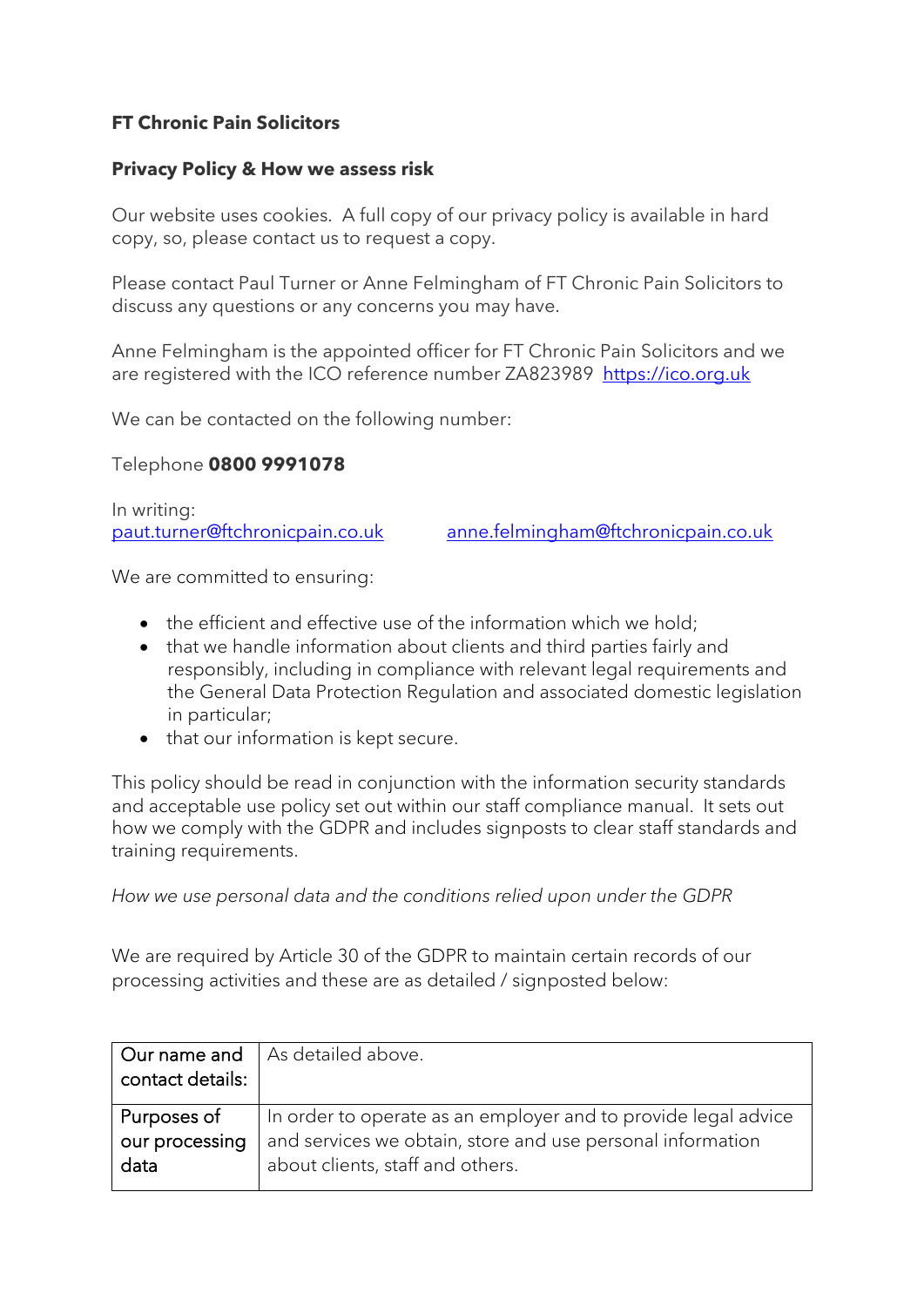| Categories of<br>data subjects                                                 | In broad terms we hold information about our staff,<br>unsuccessful job applicants, the staff of our business<br>contractors and partners, clients, experts, counsel, Courts,<br>government bodies and agencies, unconverted client<br>enquiries, potential clients and other individuals connected to<br>client case. See our information audit and data mapping<br>exercise for further detail.                                                                                                                                                                                      |
|--------------------------------------------------------------------------------|----------------------------------------------------------------------------------------------------------------------------------------------------------------------------------------------------------------------------------------------------------------------------------------------------------------------------------------------------------------------------------------------------------------------------------------------------------------------------------------------------------------------------------------------------------------------------------------|
| Categories of<br>personal data                                                 | See our risk assessment below and our information audit and<br>data mapping exercise for further detail.                                                                                                                                                                                                                                                                                                                                                                                                                                                                               |
| Categories of<br>third parties<br>with whom<br>personal data<br>will be shared | In broad terms we may share personal data with lawyers<br>representing others in the proceedings, official bodies with<br>whom legal documents must be lodged such as the Courts and<br>Land Registry, our regulatory bodies in appropriate<br>circumstances, our contractors and consultants and their staff,<br>those requesting references, witnesses, experts, counsel, IT<br>service and software providers. Further information on how we<br>ensure compliance when sharing personal data in this way is set<br>out below.                                                       |
| Countries<br>outside of the<br>EU where data<br>is transferred                 | We do store much of our information electronically but this<br>does not involve data being moved outside of the EEA. Where<br>this becomes necessary and for those countries which have not<br>been specifically approved for such purposes under article 45<br>of the GDPR, we are nonetheless satisfied that appropriate<br>safeguards are in place for ensuring the security of this data and<br>for ensuring enforceable legal rights for accessing this data<br>(article 46 of the GDPR). We inform our clients within our<br>privacy notice of data transfers outside of the EU. |
| Time limits for<br>erasing our<br>data                                         | See our retention policy below and information audit and data<br>mapping exercise for further detail.                                                                                                                                                                                                                                                                                                                                                                                                                                                                                  |
| Information<br>security                                                        | Please see the safeguards set out below.                                                                                                                                                                                                                                                                                                                                                                                                                                                                                                                                               |

We receive personal data in respect of our clients' legal matters and our staff. In many instances personal data is processed because this is necessary either to fulfil the terms of the contract between us and the client or employee or because it is necessary to comply with legal requirements. In order to work with our clients and staff it is necessary to obtain their data, store and use their personal information. This will include sharing it at certain points with other parties, for example, with opponents in the case of clients and tax officials in the case of employees. It may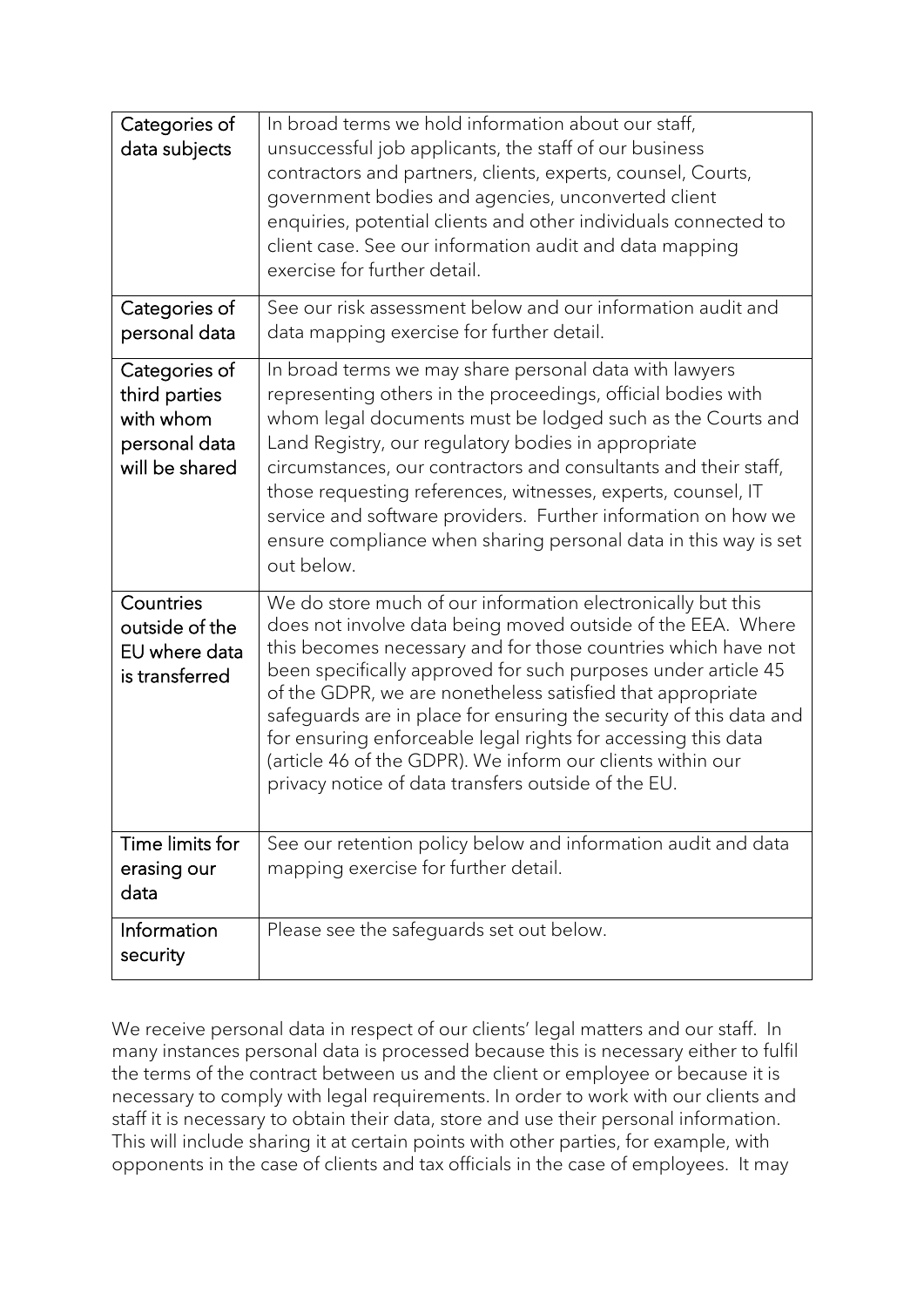also involve, in the case of working with clients, disclosing information where required to do so by law such as under anti-money laundering legislation and retaining a small amount of personal data after a file has been destroyed to comply with rules on conflicts of interest. We consider such processing to be necessary and permitted under the GDPR and associated legislation.

Upon receiving client enquiries we may in the future contact those individuals via a newsletter or similar provided that we have a clear opt out option upon receipt of the communication. We will provide the individual with clear information on how to opt out in the first of such communications at the latest (this is permitted under the GDPR Article 21.4).

We consider such processing to be permitted under the 'legitimate interests' condition (see recital 47). We have also had regard to the separate rules on marketing such as the 'soft opt in' requirements for email set out in the Privacy and Electronic Communications Regulations. We will balance our interests in promoting our services with those of the individuals we contact and will not rely upon the 'legitimate interests' condition where on a particular set of facts it would be unfair to the individual concerned. For example, we will not assume that minors or other more vulnerable individuals can be 'opted in' for these purposes in this manner and will obtain express consent from the appropriate person before sending any such communications.]

In scenarios other than those set out above, we will generally speaking obtain express affirmative client consent to any data processing. This will typically involve explaining to the client within a privacy notice in our engagement documents how their information will be used and obtaining their instructions to proceed on that basis. We will not obscure consents by placing this within a detailed set of terms without specifically flagging the issue up. We do reserve the right to obtain consent verbally and retain a very clear record of what the relevant individual was told and agreed to and when. We will not necessarily obtain a fresh consent however where the modified use which we wish to make of client information is so closely linked to our original instructions that it will not come as any surprise to the client that their information is being used in this way. For example, if in our privacy notice to clients we have stated that we use a particular outsourcer or cloud provider we will not ordinarily need to seek express consent to switch to a comparable provider as a business where no material risks are posed to the client's information or rights. Whereas if we have never informed the client about outsourcing and we decide to outsource legal work on their file overseas we should seek their express consent. This because outsourcing core work overseas is not a necessary method of delivering our services to the client and so separate consent should be sought. We will retain records of client consents on the file and staff consents on the personnel file i.e. the retainer and contract / staff handbook sign off. We will exercise particular caution in obtaining consent for new uses of any sensitive personal data (i.e. race or ethnicity, political opinions and trade union membership, religious beliefs, health, sex life and genetic or biometric data) which we hold (there are greater restrictions on handling such information).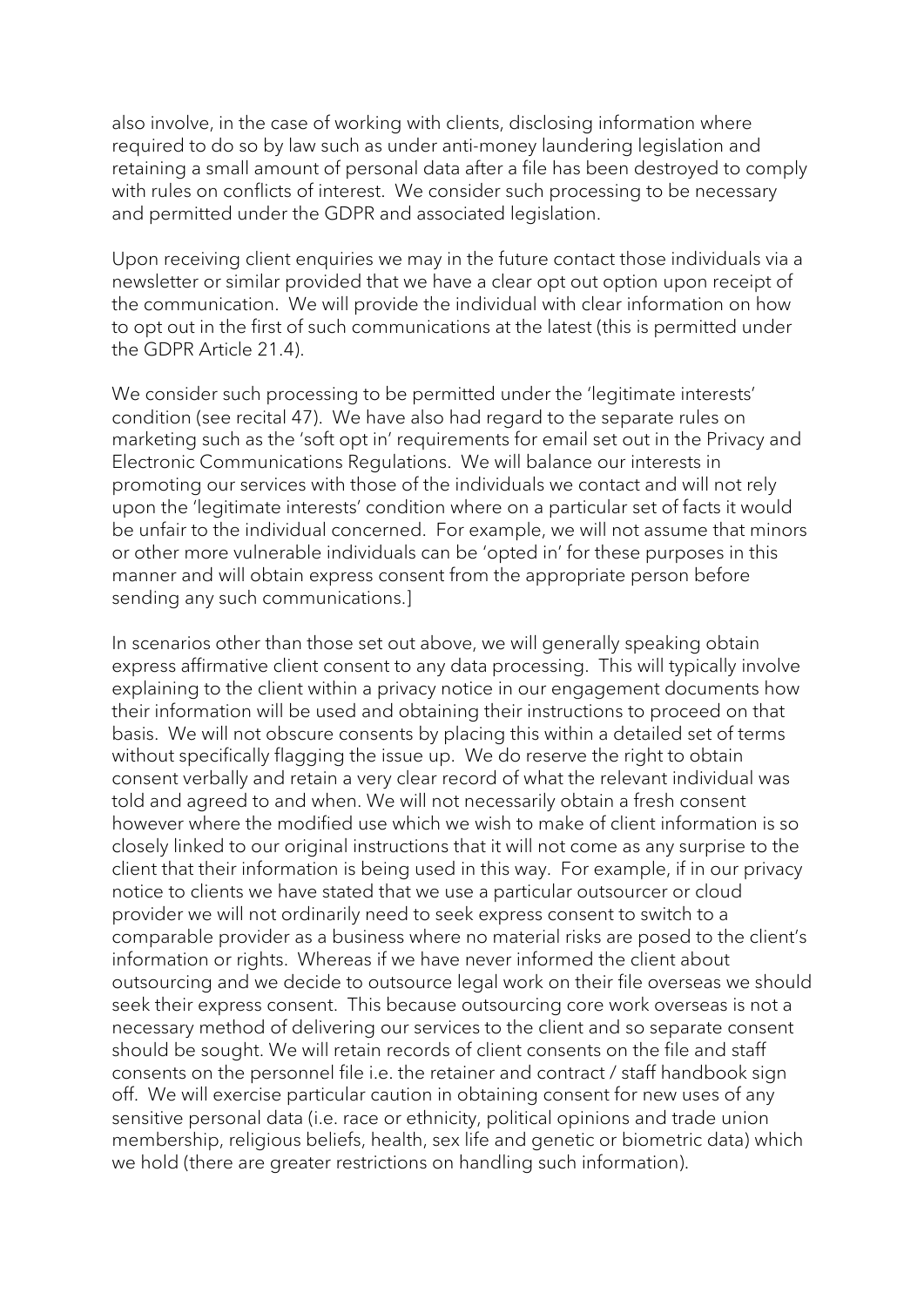We do sometimes work with sensitive personal data (i.e. race or ethnicity, political opinions and trade union membership, religious beliefs, health, sex life and genetic or biometric data) which we hold. There are greater restrictions on handling such information. For clients, working with this information will often be necessary in order to pursue or defend their legal matter. In personal injury cases details of health must be processed for example. For staff this will typically be in order to comply with employment or equality legislation, namely around making reasonable adjustments and monitoring absences. Using sensitive information to pursue legal claims or comply with employment legislation is permitted under GDPR. However in order to be prudent and ensure best practice we are nonetheless transparent with staff and clients about how such information is used and seek agreement to information being used in this way in the respective contracts.

#### *Risk assessment*

In accordance with ICO quidance we have made an assessment of the risks posed to the information which we hold. This has been done to inform our policies and procedures on ensuring compliance and security of information in practice. In particular, we have assessed our information's sensitivity, financial value and what damage or distress could be caused if there was a security breach (e.g. if the information was destroyed, corrupted or improperly accessed by a third party). We have also considered the nature of our business and our working environment. Having done so, we have assessed the work across our firm as posing a moderate risk. The reasons for this are as follows<sup>1</sup>:

- as a law firm we recognise that our operations automatically carry a certain level of risk in that we will handle personal and business affairs on a confidential basis;
- We will hold data in relation to the pursuance of personal injury claims including medical records, personal information required to pursue a claim including private details from you or any party to a case/claim.
- Information held from a clients medical history or medical records is considered sensitive and we have assessed how this information is stored and processed.
- The members of staff involved are senior with considerable experience with paper light/paperless working practices.
- The manner in which data is shared will be encrypted, or where posted securely via couriers or guaranteed delivery

## *Our approach to managing risk and ensuring GDPR compliance*

The outcome of our risk assessment above has informed the policies and procedures developed by our firm and the training provided to staff.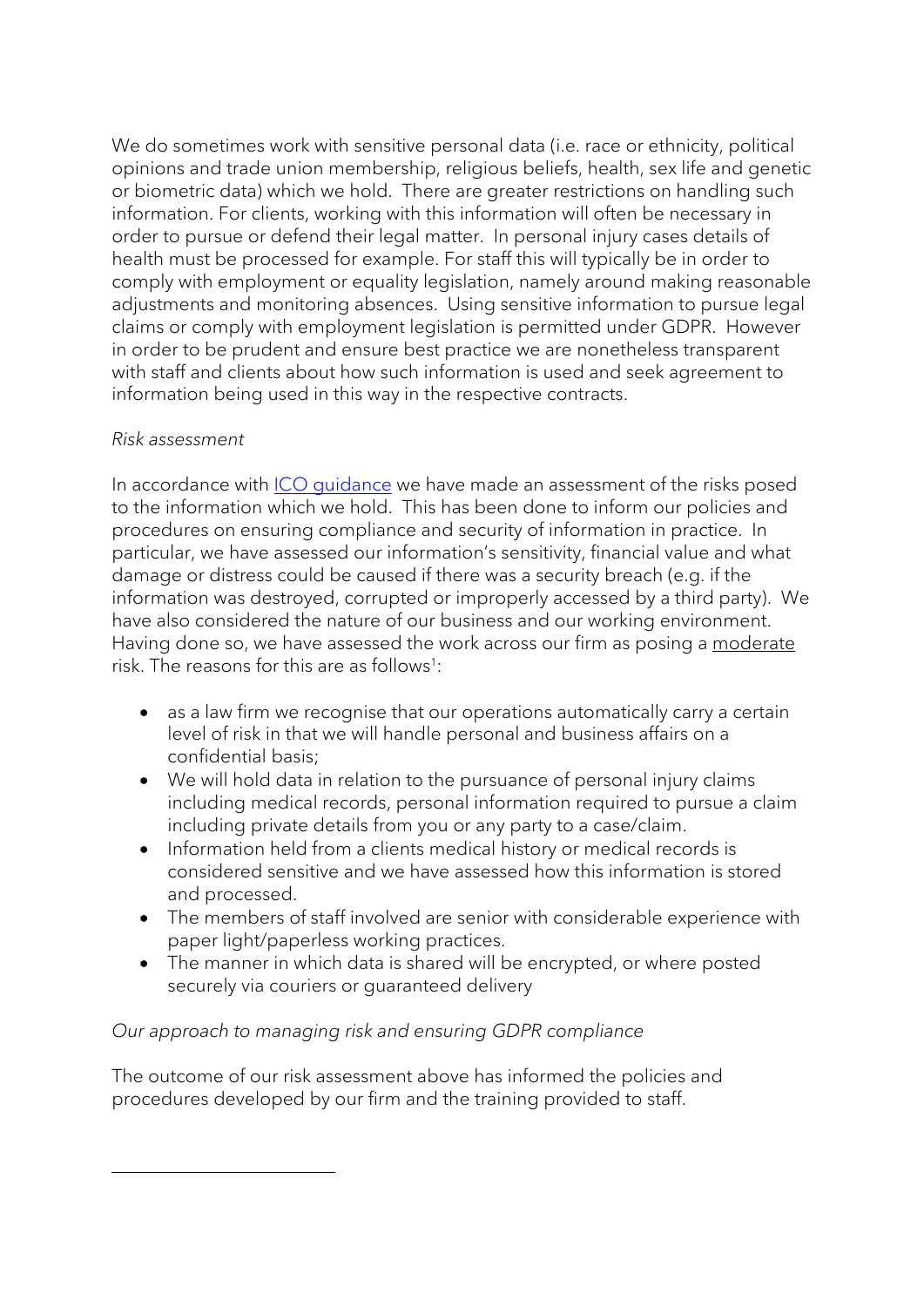We have named an Information Officer to oversee compliance and best practice in this area<sup>2</sup>. The Information Officer duties will include the following:

- promote good data protection knowledge and best practice in the business including ensuring that there is appropriate training;
- monitor compliance in practice including periodic audits;
- provide advice on data protection impact assessments (see below) and monitor performance in practice in this respect;
- act as a point of contact for the ICO.

In terms of ensuring that our staff manage information safely and in accordance with the requirements of the GDPR, we:

- have set out in our office manual a clear policy for staff on the standards expected when working with business information, including in the context of:
	- o client confidentiality and data protection, including guidance on the data protection principles including use of information for specified purposes only and keeping information up to date and also a procedure for processing subject access requests and the exercise of other rights under the GDPR;
	- o information security and acceptable use policies, including standards on keeping information safe in the office, on the go and when working at home;
	- o publicity policies, including a policy covering use of email, social media and adding content to our website;
	- o bogus law firm and fraud risks, including the need to verify the identity of solicitors we work with and exercising great caution in the context of banking information;
	- o file retention and destruction;
- train all staff on confidentiality, how to keep information safe and the requirements of the General Data Protection Regulation<sup>3</sup> ('GDPR') as far as this is relevant to their role. There is induction training for all new staff and rolling refresher training every 2 years. See our learning and development standards for further information.

## *Security measures*

In addition, we work hard to make sure that our infrastructure and processes as a business maintain the security of our information. We have obtained expert input from our IT support who is adept in risk management and security measures in ensuring best practice in the following areas:

1) Encryption of devices such as laptops;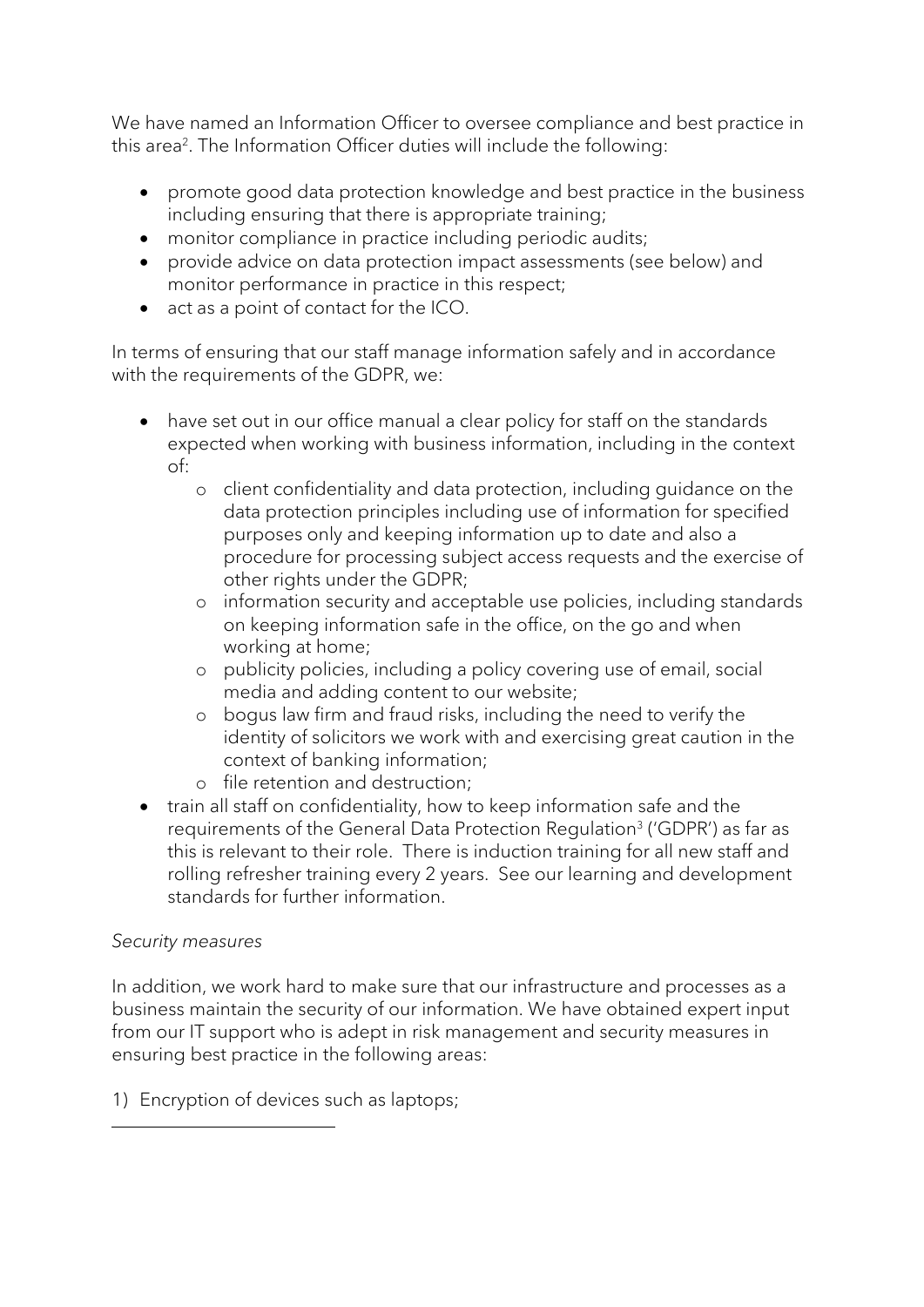- 2) Anti-virus and anti-malware software;
- 3) Firewalls;
- 4) Disaster recovery systems and backups;
- 5) Software updates / patching;
- 6) Secure remote connections i.e. a VPN (virtual private network).

Patches / software updates will be deployed without delay and if IT assets need to be disposed of we will make use of a reputable contractor for this purpose who are ISO27001 or equivalent certified.

Guidance and training is provided to staff to ensure that they do not inadvertently do anything which could undermine our infrastructure. More detail is set out in our acceptable use standards for staff.

Our staff manual includes a requirement to inform our Information Officer of proposed contracts to share information with third parties in order to ensure that the contract contains the paragraphs required by the SRA in terms of outsourcing and the GDPR. More detail is set out in our Outsourcing Policy.

#### *Privacy notices*

We are registered with the ICO and provide a privacy notice to every client within our standard terms and conditions to explain how we use their information. We make use of template privacy notices for this purpose which detail the following information in as clear and transparent a manner as possible:

- who we are:
- the contact details for our information officer;
- how we propose to process the information we are gathering (including identifying the third parties with whom we typically will be sharing information);
- why we are proposing to use it in this way;
- what condition or conditions we are relying upon to use information in this way (see above for the common conditions we rely upon). Where we rely upon consent we will highlight the right to withdraw consent. Where we need the information to comply with the law or to deliver the contract for services to the client we will explain that we may not be able to act in the matter without receiving the necessary information. For marketing which relies upon the 'legitimate interests' condition we specifically explain that we make use of established relationships to raise awareness of changes and services which we feel may be of interest;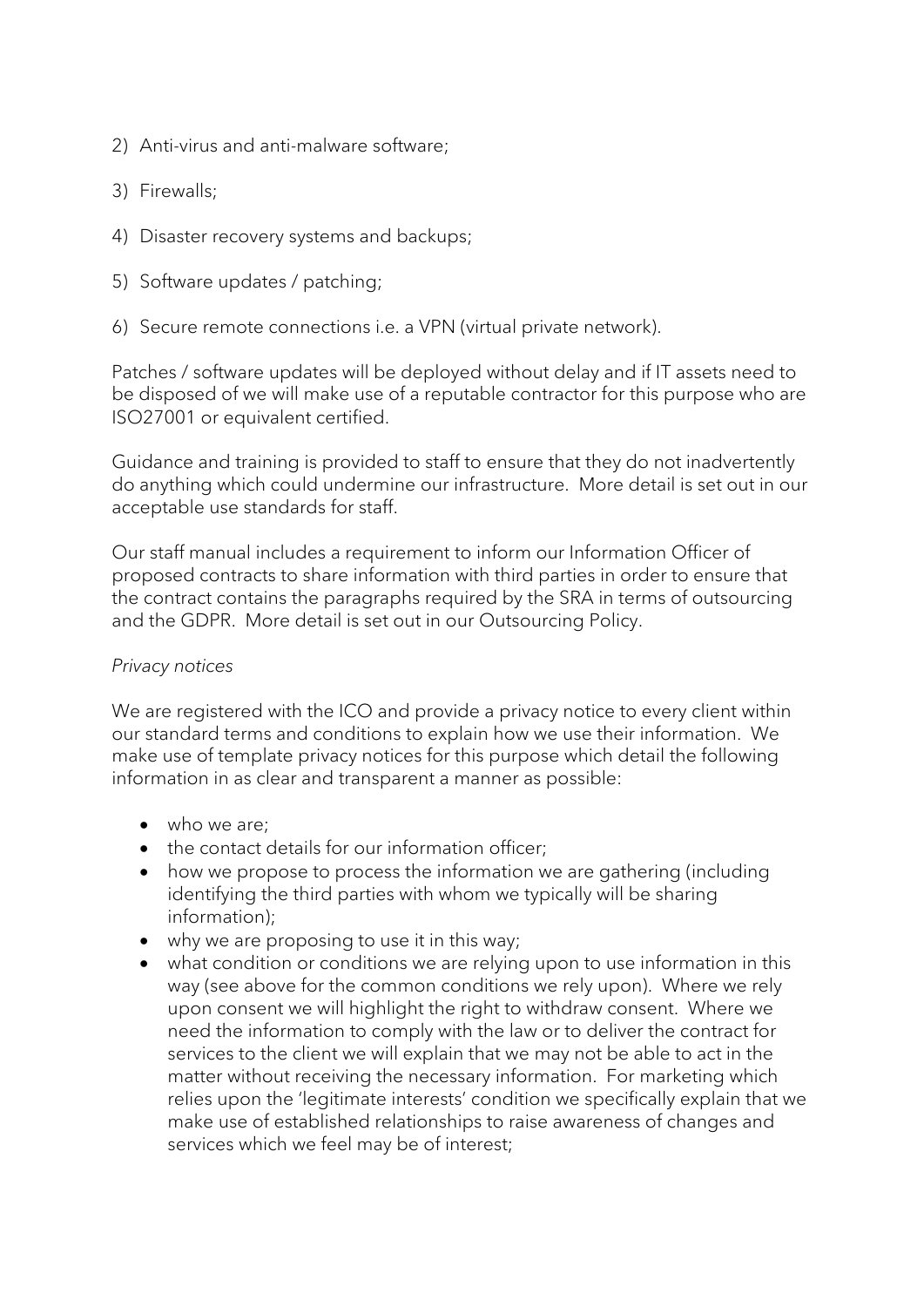- whether information is to be transferred outside of the EU and, if so, upon what safeguards or other grounds we rely in order to do this (see above);
- how long their information will be stored for, including our right to retain papers in order to exercise a lien and to demonstrate a legally admissible record at a later date of the work we have performed should it be necessary to do so;
- a reminder of the rights to access information, have it rectified or erased and where applicable to have it delivered in a 'portable' format such as a CSV file;
- the right to lodge a complaint with the Information Commissioner's Office ('ICO') about how personal data has been handled;
- details of any automated decision making processes (including profiling) which we make use of (which we do not anticipate currently).

While we acknowledge that under the GDPR privacy notices should also be given to individuals whose personal data we hold because it has been given to us by someone else, generally speaking such information is held confidentially and is privileged. For example, a client may give us information about other individuals connected to their legal matter but this will typically be confidential and privileged. As such we would not be required to provide such a privacy notice under the GDPR (Article 14.5(d)). In other cases we will however take steps to provide the necessary information about how we handle personal data to other individuals within a reasonable time period of receiving it and in any event within one month (Article 14.3).

## *Our website*

We take care to ensure that our website is secure (see above), up to date, does not infringe copyright and is compliant with SRA requirements and applicable accessibility standards. Our office manual sets out a procedure for approving web content and the standards expected in this respect.

Our website provides appropriate information to users on privacy and cookies.

## *Identity theft and bogus law firms*

We have set out in our office manual:

- a requirement to verify the authenticity of unknown law firms which we work with (together with clear guidance on how to do so);
- guidance on the warning signs of bogus law firms; and
- set out a procedure of oversight by our COLP where issues arise.

Our COLP has taken responsibility for considering SRA guidance on bogus law firms<sup>4</sup> and fraud in the context of our business and staying up to date with [scam](https://www.sra.org.uk/consumers/scam-alerts/scam-alerts.page) [alerts](https://www.sra.org.uk/consumers/scam-alerts/scam-alerts.page) and trends. Trends or alerts which pose a particular risk to us will be shared